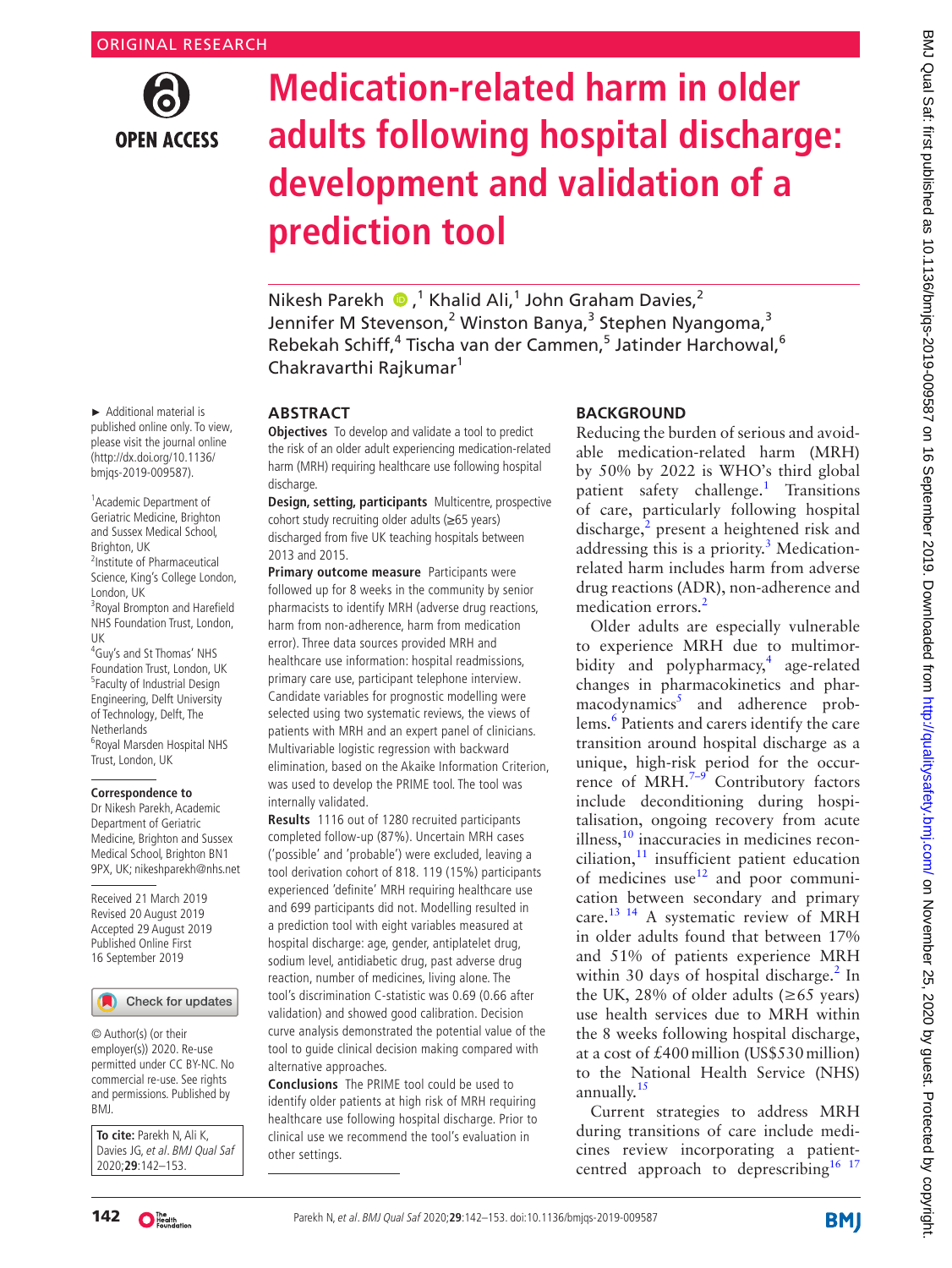and the improvement of information transfer through medicines reconciliation.<sup>18</sup> Risk stratification using prediction tools is recognised as one solution to enhance the cost-effectiveness of interventions by identifying patients likely to derive greatest benefit.<sup>19 20</sup> Individual risk prediction can inform clinical decision making and support patient participation in their healthcare. Risk prediction tools such as the Framingham<sup>[21](#page-9-2)</sup> or  $QRISK^{22}$  tools for estimating cardiovascular risk have transformed the provision of healthcare.

Currently, no tools are available to target intervention to patients at high risk of MRH in the community following hospital discharge.<sup>23</sup> Relying on clinical judgement alone is poorly predictive.<sup>24</sup> A key recommendation in a position statement from the International Group for Reducing Inappropriate Medication Use and Polypharmacy is to 'develop tools that can aid the detection and management of drug adverse effects'.[25](#page-9-6)

The aim of our study was to develop and validate a risk prediction tool to identify older patients at high risk of MRH requiring healthcare use within 8weeks following hospital discharge.

## **Methods**

### **Design, setting and participants**

The risk prediction tool reported in this paper was developed using data from a multicentre, prospective cohort study; Prospective study to develop a model to stratify the RIsk of Medication-related harm in hospitalised Elderly patients (PRIME).<sup>[15 26](#page-8-11)</sup> Detailed methods are in the published protocol. $^{26}$  This study is reported in accordance with the transparent reporting of a multivariable prediction model for individual prognosis or diagnosis (TRIPOD) statement.<sup>[27](#page-9-8)</sup>

Research nurses recruited inpatients (age  $\geq 65$  years) close to discharge from medical wards, between 2013 and 2015, in five NHS teaching hospitals in England. Patients were excluded if they were terminally ill, if they lacked capacity with no nominated consultee or if they were transferred to other acute healthcare units.

#### **Baseline data collection**

Research nurses collected baseline information from consenting patients using medical records and patient interview, including demographic, clinical and social data.

#### **Outcome definition**

The risk prediction model was developed to predict MRH requiring healthcare within 8weeks of hospital discharge. MRH was defined as an ADR or harm arising from non-adherence. Non-adherence was defined as failure to use medicines as the prescriber intended. Harm arising from medication error was included where reported. Intentional overdose was excluded. Asymptomatic derangements in blood markers were

not included as MRH. This is a modified version of the definition by Strand *et al.*[28](#page-9-9)

Healthcare use included primary, secondary or tertiary consultations related to MRH. Senior, research pharmacists followed participants for 8 weeks to determine MRH occurrence. An 8-week observation period was chosen as previous research outside of the UK had found this is a reasonable timeframe to capture most postdischarge MRH.<sup>29-31</sup> Classification of MRH events was completed using the validated Naranjo algorithm as 'possible', 'probable' or 'definite'. $32-35$ Where an event was not suspected, this was classified as 'doubtful'. To eliminate uncertainty and strengthen the external validity of the model, any events that were possible or probable were excluded. Only events that required healthcare use were included as an objective threshold for MRH severity.

### **MRH and healthcare use assessment**

Pharmacists identified MRH and healthcare use (accident and emergency department attendance, hospital admission, outpatient clinics, general practitioner (GP) in-person or telephone consultations and out-of-hours care) from three sources: (1) participant/carer telephone interview at 8weeks using a structured questionnaire, (2) GP records and (3) prospective review of hospital readmissions with the admitting medical consultant.

The Naranjo Algorithm<sup>[35](#page-9-12)</sup> was used to assess ADR causality in conjunction with the British National Formulary and Summary of Product Characteristics. Clinical judgement supported by a validated questionnaire $36$  and prescription order data were used to determine if non-adherence had contributed to MRH.

Two senior study pharmacists provided case-based training to all other pharmacists. Additionally, crosssite case discussions were held to ensure standardisation of MRH assessments.

An end point committee independent from data collection, consisting of a professor of geriatrics, professor of clinical pharmacy and two consultant geriatricians reviewed, scrutinised and verified MRH cases.

### **Selection of candidate predictors**

Candidate variables for the PRIME tool were prospectively selected by (1) two systematic reviews exploring previous MRH risk prediction tools, and, the epidemiology of MRH postdischarge,<sup>223</sup> (2) three round-table expert meetings to identify candidate predictors, prior to any data analysis, based on clinical relevance and practicality of routine measurement (including two professors of geriatrics, two consultant geriatricians, one professor of pharmacy, one hospital chief pharmacist, one pharmacy research fellow and one geriatrics research fellow), (3) a qualitative study to identify MRH risk factors from the patient and carer perspective. $37$  At this initial stage no upper limit was placed on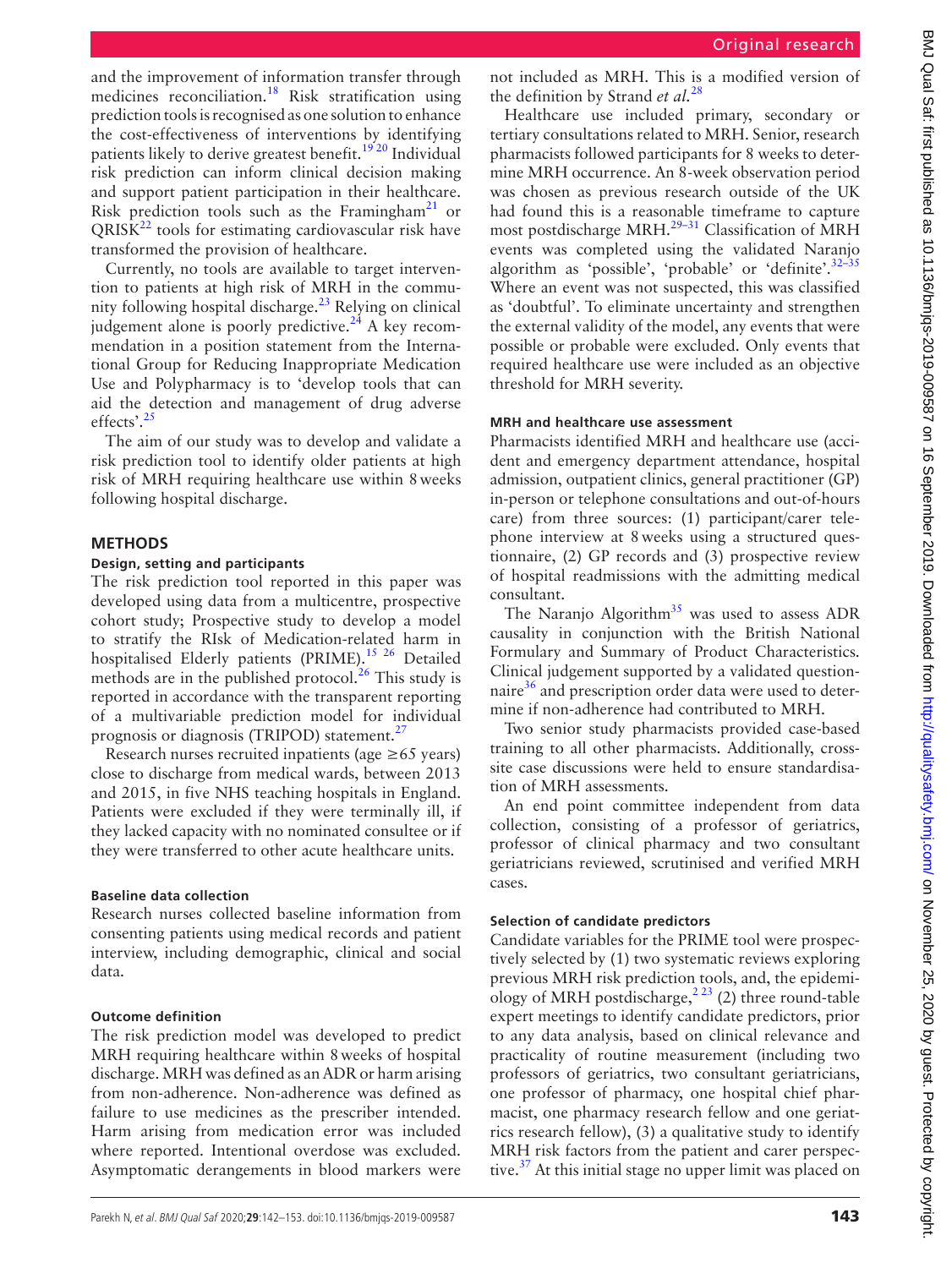# Original research

the number of candidate variables.<sup>[26 38](#page-9-7)</sup> All candidate variables were selected based on clinical relevance and not using univariable analysis to avoid the possibility of variable inclusion by statistical chance[.39 40](#page-9-15) Once the number of MRH events in the study was known, the number of variables was reduced for model development recognising 10 events per variable by Peduzzi *et al* as a rough indicator.[38](#page-9-16) However, the use of this 'rule of thumb' is not universally advocated.<sup>41 42</sup>

#### **Sample size**

The study was adequately powered based on a calculation using the nomogram designed by Carley *et al*<sup>[43](#page-9-18)</sup> and based on the work of Buderer *et al*. [44](#page-9-19) A sample size calculation was performed to achieve a sensitivity of 80% with a 95% CI width of 5% and based on an MRH prevalence rate of 30% (see [online supplemen](https://dx.doi.org/10.1136/bmjqs-2019-009587)[tary file](https://dx.doi.org/10.1136/bmjqs-2019-009587) for additional detail).

#### **Missing data**

Under a missing at random assumption, we imputed data on all variables with missing data; estimated glomerular filtration rate, hand grip strength, past ADR and living alone postdischarge. These values were replaced using Multiple Imputation by Chained Equations[.45](#page-9-20) For each variable 10 imputed datasets were created and Rubin's rule was used to obtain an overall estimate.[45](#page-9-20) See [online supplementary file](https://dx.doi.org/10.1136/bmjqs-2019-009587) for additional detail.

#### **Statistical analysis**

All statistical analyses were conducted in Stata V.14 (StataCorp, College Station, Texas, USA).

### Model development

The primary outcome was whether a person experienced MRH requiring healthcare use; a binary variable. Backward elimination, based on the Akaike Information Criterion (AIC), excluded variables that were not contributing sufficient predictive information in the multivariable logistic regression model $46$  (the AIC is a predictive metric that equates to the elimination of variables with p≥0.157). The AIC was chosen as the selection procedure as it balances the risk of overfitting a model to the derivation data and introducing misspecification error from trimming potentially meaningful variables, while penalising the inclusion of redundant variables contributing little predictive information to generate a parsimonious model.<sup>47</sup> Two variables (age and sodium level) were centred on their mean values to make the interpretation of the intercept easier and meaningful. In the model equation, the intercept can be interpreted as the predicted risk of MRH if all the continuous explanatory variables are set to 0 (and the categorical variables held at their baseline values), a value which is infeasible for continuous variables such as age and sodium level. Therefore by centring these two variables, the intercept in the

model equation would indicate the predicted risk of MRH with plausible values for age and sodium level. Two-way interactions between pairs of variables were tested and no significant interactions were found between them in their relationship with MRH.

A final model of eight predictors was obtained after backward elimination and a risk equation for predicting the log odds of MRH was formed by summing the products of the estimated β-coefficients (obtained from fitting the multivariable logistic regression model) and their corresponding observed predictors, plus the intercept.

All the predictors were assessed for collinearity by calculating the variance inflation factor (VIF) to identify whether variances of the estimated coefficients were inflated.<sup>[48](#page-9-23)</sup>

#### Evaluating model performance

The performance of the model was evaluated by its discrimination (area under the receiver operating characteristic curve) and calibration (calibration slope and Hosmer-Lemeshow goodness-of-fit statistic).<sup>[49](#page-9-24)</sup>

#### Bootstrap correction of model optimism and validation

Bootstrap is a model validation approach that is recommended when an external cohort of patients is unavailable to estimate the performance of the prediction model. $50-53$  Bootstrap is a resampling method that is used to randomly generate data (data for subsets of patients) from the original sample with replacement (patients can be selected multiple times). The bootstrap sample is the same size as the original sample (n=818). One hundred samples of the derivation data were bootstrapped, and, in each sample a prediction model was developed and used to compute an estimate of model optimism (see [online supplementary file](https://dx.doi.org/10.1136/bmjqs-2019-009587) for additional detail).

### **Assessment of potential clinical usefulness**

A net benefit approach using decision curve analysis was conducted to explore the potential clinical utility of the PRIME tool. This type of analysis measures the benefits and harms (in terms of true positives and false positives) of using the tool to guide intervention,  $54$  that is, in the current context, intervention to avoid MRH. A decision analytic curve can compare the net benefit of using this new approach with existing approaches to guide intervention, for example, polypharmacy,  $1617$ or an approach of treating all people of a particular risk threshold, or alternatively treating none. The 'threshold' risk at which a clinician would decide to intervene is subjective and should incorporate patient preferences. Furthermore, the threshold will depend on the time and cost resource, invasiveness, effective-ness and harms of the intervention.<sup>[54 55](#page-9-26)</sup> However, a reasonable range of threshold probabilities in the context of intervening on the risk of serious MRH was considered to be 5%–25%. This range reflects expert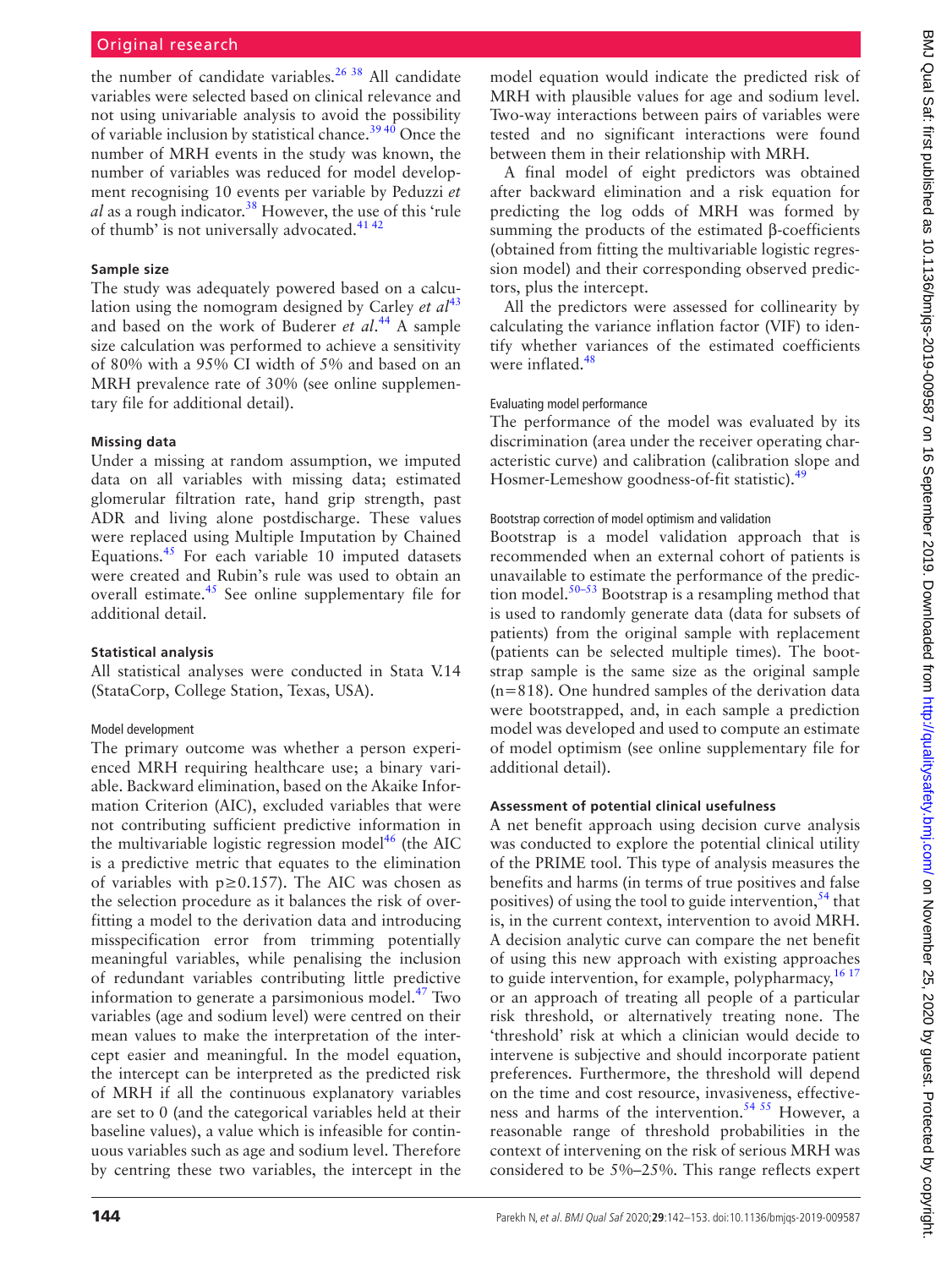<span id="page-3-0"></span>

| Baseline sample characteristics<br>Table 1            |                   |                                                 |                                                       |
|-------------------------------------------------------|-------------------|-------------------------------------------------|-------------------------------------------------------|
| Key characteristics,<br>n (%) unless otherwise stated | No MRH (n=699)    | MRH (possible, probable,<br>definite) $(n=413)$ | <b>MRH</b> definite requiring<br>healthcare $(n=119)$ |
| Age, mean (SD), years                                 | 80.9(7.9)         | 81.7(7.4)                                       | 82.6(6.5)                                             |
| Female*                                               | 383 (54.8)        | 268 (64.9)                                      | 81(68.1)                                              |
| Length of hospital stay, median (IQR), days           | $6(3-13)$         | $8(4-14)$                                       | $7(3-14)$                                             |
| Charlson Comorbidity Index                            |                   |                                                 |                                                       |
| $0 - 1$                                               | 342 (48.9)        | 198 (47.9)                                      | 56(47.1)                                              |
| $\geq$ 2                                              | 357(51.1)         | 215(52.1)                                       | 63 (52.9)                                             |
| Renal impairment + (eGFR <60)                         | 260(40.0)         | 170(44.4)                                       | 59 (52.7)                                             |
| Barthel score*, median (IQR)                          | $18(13 - 20)$     | $17(13-19)$                                     | $17(13-19)$                                           |
| Hand grip‡, median (IQR), kg                          |                   |                                                 |                                                       |
| Female                                                | $13.5(10.0-18.3)$ | 14.0 (10.0–18.0)                                | $14.0(10.0 - 18.0)$                                   |
| Male                                                  | 24.0 (19.0-31.0)  | 24.0 (17.8-31.0)                                | $25.0(18.5 - 30.0)$                                   |
| Number of medicines*, mean (SD)                       | 8.9(4.1)          | 10.0(4.0)                                       | 10.4(4.1)                                             |
| Number of new medicines, mean (SD)*                   | 3.1(2.3)          | 3.5(2.3)                                        | 3.4(2.2)                                              |
| Past adverse drug reaction *§                         | 202(29.1)         | 145 (35.4)                                      | 50 (42.4)                                             |
| Medication compliance aid<br>(eq, dosette box)        | 224(32.0)         | 146 (35.4)                                      | 50(42.0)                                              |
| Living alone after discharge*¶                        | 322 (46.2)        | 228 (55.5)                                      | 69 (58.0)                                             |

\*Significant difference between 'MRH' and 'no MRH' groups: female, p=0.001; Barthel score, p=0.012; number of medicines, p<0.001; past adverse drug reaction,  $p=0.037$ ; living alone after discharge,  $p=0.003$ .

†Information not available for 79 participants.

‡Information not available for 117 participants.

§Information not available for 9 participants.

¶Information not available for 4 participants.

eGFR, estimated glomerular filtration rate mL/min/1.73 m<sup>2</sup>; MRH, medication-related harm.

consensus opinion of the multidisciplinary PRIME study coordinating team. The assumption here that it would be surprising if a patient had <5% risk of serious MRH and a decision was made to intervene, that is, an acceptance of intervening on 19 patients unnecessarily to avoid one patient experiencing MRH. Likewise, if a patient has >25% (one in four) chance of experiencing serious MRH it would be a surprising decision to take no action to mitigate this risk.

#### **Results**

### **Participant characteristics**

A total of 1280 older adults were recruited at hospital discharge for 8-week follow-up. Seventeen participants died without follow-up (1.3%), 147 participants (11.5%) were lost to follow-up because they were uncontactable and GP records were unavailable (see [online supplementary file](https://dx.doi.org/10.1136/bmjqs-2019-009587) for further detail and participant flow chart). One hundred nineteen participants experienced 'definite' MRH requiring healthcare use within 8weeks following hospital discharge (an incidence of 107 participants per 1000 discharged). The model derivation cohort included 818 participants with either 'definite' MRH requiring healthcare use or no MRH requiring healthcare use [\(table](#page-3-0) 1). The 'possible' and 'probable' cases of MRH, as well as 'definite' cases that did not require healthcare use were excluded.

### **Model development and performance**

Twenty-five candidate variables were initially identified based on clinical judgement, existing literature and qualitative work with patients and carers. Three of the 25 variables (albumin level, C reactive protein, white cell count) were excluded due to substantial missing data  $(>20\%)$ . Two variables (change in accommodation after discharge and hepatic impairment) were excluded due to insufficient prevalence in the cohort (<10%). One variable (cardiovascular drug on discharge) was excluded due to saturated prevalence in the cohort  $(>80\%)$ . The remaining 19 variables were taken forward for potential inclusion in the final multivariable analysis, and 12 predictor combinations were trialled to obtain a parsimonious model with optimal performance and stability (broadly adhering to the 10 events-per-variable ratio rule of thumb<sup>[38](#page-9-16)</sup> to reduce model performance bias $<sup>56</sup>$  $<sup>56</sup>$  $<sup>56</sup>$ ). Models were examined for</sup> evidence of multicollinearity, and where demonstrated the variable contributing the least predictive value was excluded. The iterative procedure resulted in the exclusion of a further seven variables (regular falls, Barthel score, addition of a new drug, opiate drug, anticoagulant drug, abbreviated mental test score, depression on screening). The 12 predictors included in a final multivariable model to generate the PRIME tool are shown in [table](#page-4-0) 2 (see [online supplementary](https://dx.doi.org/10.1136/bmjqs-2019-009587) [file](https://dx.doi.org/10.1136/bmjqs-2019-009587) for summary of excluded variables).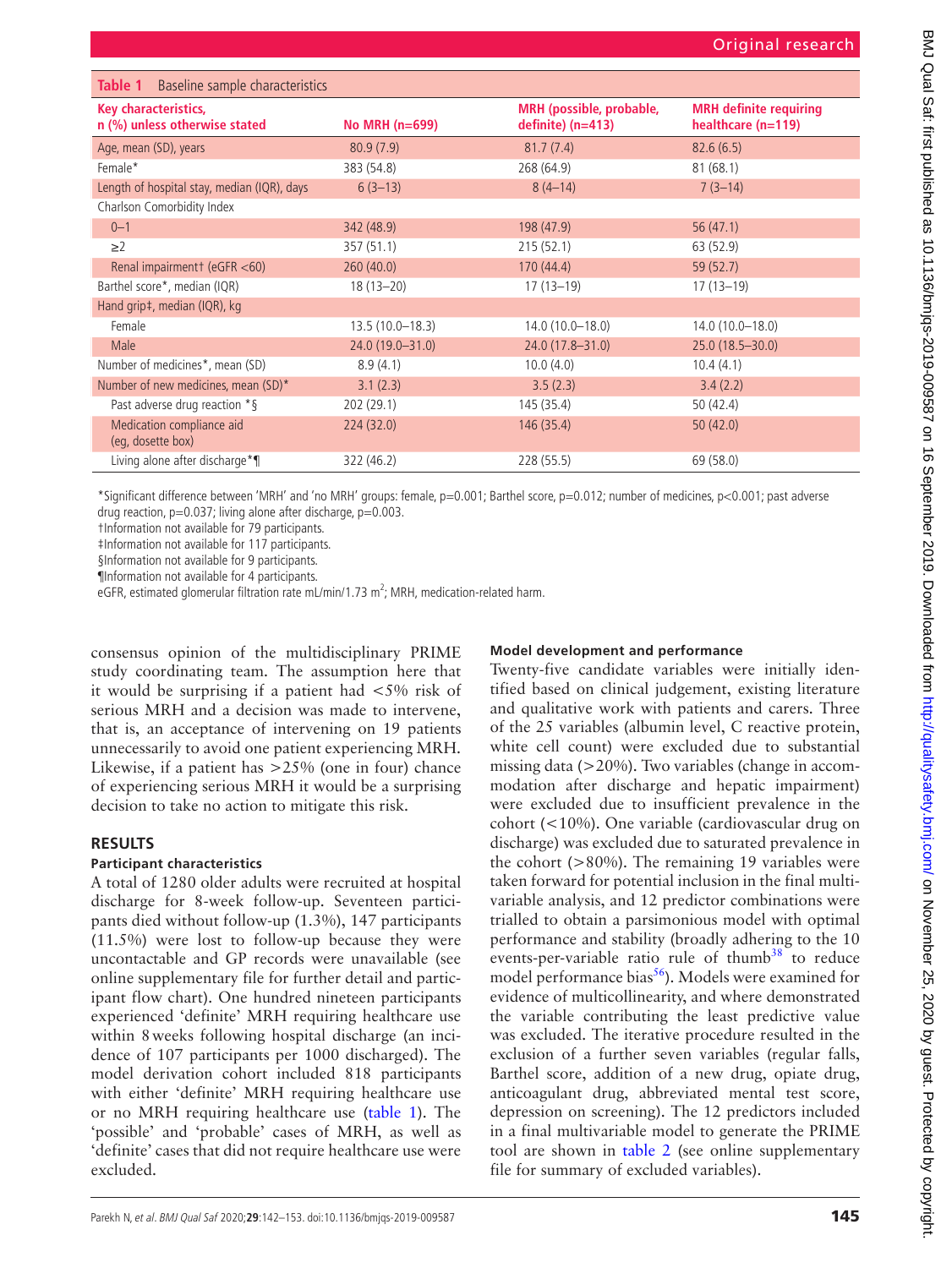#### <span id="page-4-0"></span>**Table 2** Selected candidate predictors to derive the risk prediction model

| <b>Variable</b>                                                | <b>Data source and measurement</b>                                                                                          | Prevalence*                           | <b>Unadjusted</b><br>OR (95% CI) on<br>univariable analysis | Adjusted OR (95% CI) multivariable<br>regression based on backwards<br>elimination based on Akaike<br>Information Criterion (p>0.157) | <b>B-Coefficients</b><br>of variables<br>included in<br>model | P value in<br>multivariable<br>analysis |
|----------------------------------------------------------------|-----------------------------------------------------------------------------------------------------------------------------|---------------------------------------|-------------------------------------------------------------|---------------------------------------------------------------------------------------------------------------------------------------|---------------------------------------------------------------|-----------------------------------------|
| Age (years)                                                    | Self-report and medical records                                                                                             | 81.2                                  | 1.03 (1.00 to 1.06)                                         | 1.03 (1.00 to 1.05)                                                                                                                   | 0.025                                                         | 0.078                                   |
| Gender (reference female)                                      | Self-report and medical records                                                                                             | 43.3 (male)<br>56.7 (female)          | 0.57 (0.38 to 0.86)                                         | 0.67 (0.43 to 1.04)                                                                                                                   | $-0.398$                                                      | 0.075                                   |
| Past ADR <sup>+</sup>                                          | Self-report and medical records                                                                                             | 31.1%                                 | 1.79 (1.20 to 2.67)                                         | 1.61 (1.06 to 2.45)                                                                                                                   | 0.477                                                         | 0.026                                   |
| Antiplatelet drug                                              | Discharge summary and medical<br>records. Drugs coded B01AC on WHO-<br>ATC system                                           | 43.3%                                 | 1.78 (1.20 to 2.63)                                         | 1.67 (1.11 to 2.53)                                                                                                                   | 0.515                                                         | 0.014                                   |
| Antidiabetic drug                                              | Discharge summary and medical<br>records. Drugs coded A10A or A10B on<br>WHO-ATC system                                     | 19.7%                                 | 1.89 (1.22 to 2.94)                                         | 1.81 (1.12 to 2.91)                                                                                                                   | 0.591                                                         | 0.016                                   |
| Living alonet                                                  | Self-report and medical records                                                                                             | 47.9%                                 | 1.61 (1.08 to 2.38)                                         | 1.49 (0.98 to 2.27)                                                                                                                   | 0.397                                                         | 0.064                                   |
| Sodium level (mmol/L)                                          | Last recorded inpatient biochemistry<br>prior to discharge                                                                  | 137                                   | 0.97 (0.93 to 1.01)                                         | 0.96 (0.92 to 1.00)                                                                                                                   | $-0.042$                                                      | 0.069                                   |
| Number of medicines                                            | Discharge summary and medical<br>records. Total number of medicines at<br>discharge                                         | 9                                     | 1.08 (1.04 to 1.13)                                         | 1.06 (1.00 to 1.11)                                                                                                                   | 0.056                                                         | 0.033                                   |
| Hand grip strength (kg)+                                       | Southampton Protocol for Adult Grip<br>strength Measurement using the<br>JAMAR Hydraulic Hand Dynamometer <sup>93</sup>     | 25.6 (male)<br>14.3 (female)          | 0.98 (0.96 to 1.00)                                         | Eliminated from model (p>0.157)                                                                                                       | N/A                                                           | 0.911                                   |
| Medication compliance aid                                      | Multicompartment compliance aid on<br>discharge                                                                             | 33.5%                                 | 1.54 (1.03 to 2.29)                                         | Eliminated from model (p>0.157)                                                                                                       | N/A                                                           | 0.302                                   |
| Renal impairment (eGFR<br>$<$ 60 mL/min/1.73 m <sup>2)</sup> t | Last recorded inpatient biochemistry<br>prior to discharge                                                                  | 41.9%                                 | 1.67 (1.13 to 2.47)                                         | Eliminated from model (p>0.157)                                                                                                       | N/A                                                           | 0.216                                   |
| Charlson Comorbidity Index                                     | Discharge summary and medical<br>records<br>Total number of diseases defined by<br>Charleon Comorbidity Indov <sup>94</sup> | $48.7\%$ (<2)<br>$51.3\%$ ( $\geq$ 2) | 1.12 (0.95 to 1.31)                                         | Eliminated from model (p>0.157)                                                                                                       | N/A                                                           | 0.403                                   |

Charlson Comorbidity Index<sup>[94](#page-11-1)</sup>

Past ADR was defined as any adverse drug reaction documented in the medical records and confirmed, where possible, during the process of medicines reconciliation.

\*Percentage of patients for categorical predictor or average value for continuous predictor.<br>†Incomplete data for predictors; renal impairment (n=56) hand grip strength (n=100), past ADR (n=7), sodium level (n=4), lives al

ADR, adverse drug reaction; eGFR, estimated glomerular filtration rate; N/A, not available.

Backward elimination using the AIC (equating to  $p=0.157$ <sup>46</sup> resulted in a final risk prediction model of eight variables: age, gender (female=0), antiplatelet drug (antiplatelet on discharge=1), sodium level, antidiabetic drug (antidiabetic on discharge=1), history of ADR (past  $ADR=1$ ), number of discharge medicines and living alone (living alone postdischarge=1). The final model equation along with case examples to illustrate use of the prediction tool is shown in [figure](#page-5-0) 1.

The linear relationship between continuous predictors (modelled on their continuous scales) and the logodds of the outcome variable was assessed by the use of multivariable fractional polynomials. A Wald test showed that there was a linear relationship between the continuous variables and the log-odds of the outcome. No multicollinearity was demonstrated in this model (mean  $VIF=1.07$ ). The apparent discrimination of the model was AUC 0.69 (95% CI 0.64 to 0.74) ([figure](#page-6-0) 2). For comparison, the number of medicines alone discriminated between higher and lower risk patients with AUC 0.61 (95% CI 0.55 to 0.66). A sensitivity analysis found a poorer model discrimination if 'possible' and 'probable' MRH were categorised with 'definite' MRH (C-statistic 0.64, 95%CI 0.60 to 0.67), or if 'probable' events were grouped with 'definite' MRH (C-statistic 0.65, 95%CI 0.61 to 0.69).

The optimism of the model's discriminatory performance was 0.028, calculated as the average difference between model discrimination in the bootstrap sample and the discrimination of the bootstrap model in the original sample over 100 bootstrap iterations. The optimism adjusted model discrimination is AUC 0.66 (95% CI 0.61 to 0.71).

The calibration, that is, the level of agreement between predicted and observed risk probabilities was good (see [online supplementary file](https://dx.doi.org/10.1136/bmjqs-2019-009587) for calibration plot). The Hosmer-Lemeshow goodness-of-fit statistic was  $5.47$ , with 8 df,  $p=0.71$  indicating no evidence of statistically significant difference between the observed and expected values. A uniform shrinkage factor of 0.85, derived from the average of the calibration slopes of the bootstrap iterations, was applied to predictor coefficients to adjust the risk prediction model for optimism. [Figure](#page-6-1) 3 shows the results of the decision curve analysis, which demonstrates the superior net benefit that use of the PRIME tool offers compared with alternative approaches of 'treat all', 'treat none' or using a binary polypharmacy model to aid clinical decision making over a range of threshold probabilities of approximately 5%–40%.

#### **Discussion**

The PRIME tool is the first validated tool to predict the absolute risk of an older person experiencing medication harm in the postdischarge period; the risk of MRH in this transition period is approximately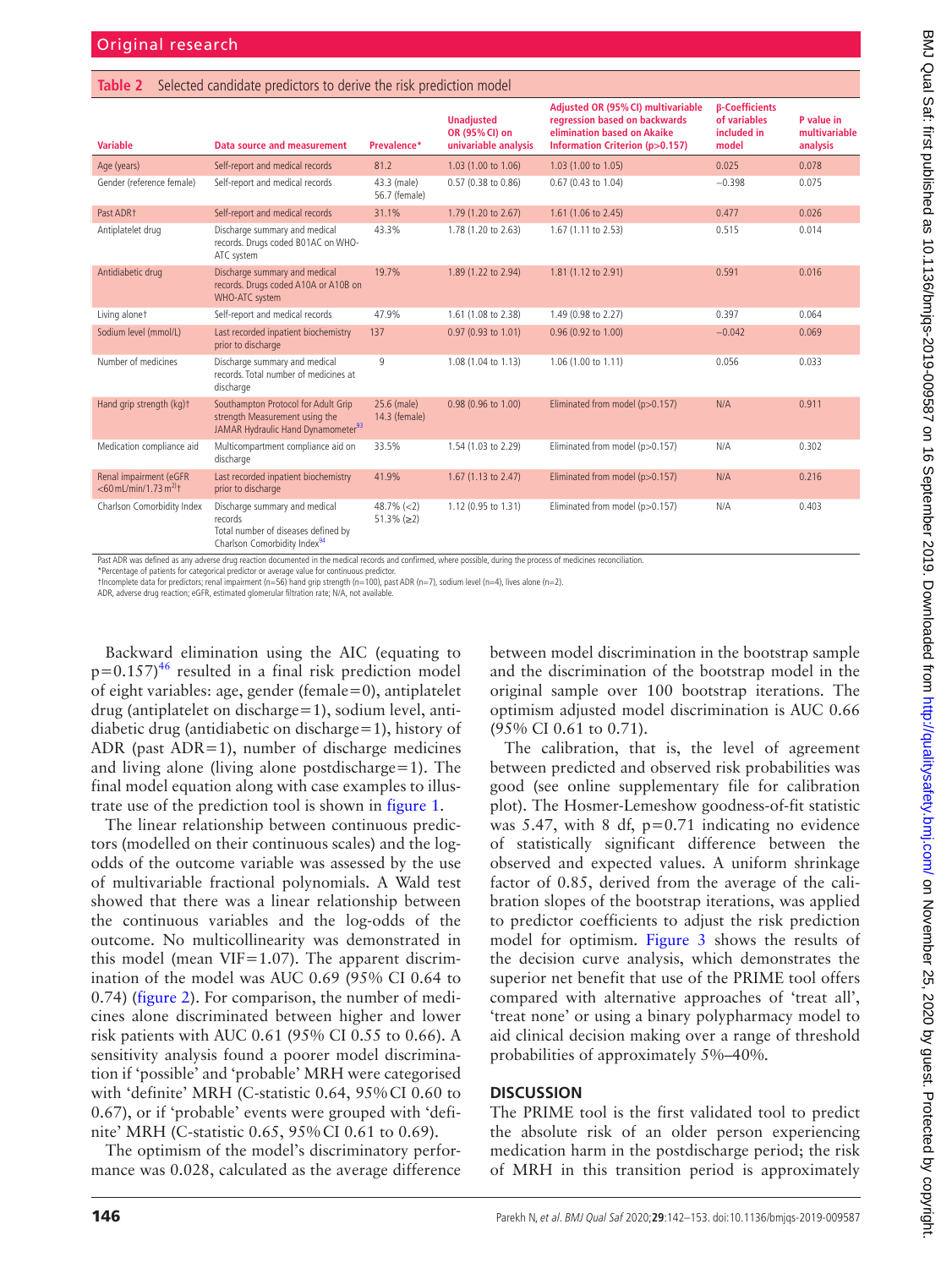Model equation for risk score = -2.384 +0.85 x (0.025(age-81) - 0.398(gender) + 0.515(antiplatelet drug) - $0.042$ (sodium-137) + 0.591(antidiabetic drug) + 0.477(past ADR) + 0.056(number of medicines) + 0.397(living alone) Individual estimated risk of MRH (%) =  $(1/1+e^{-risk \; score})*100$ Case Example 1. Mr B is aged 85 years and was hospitalised for a community-acquired pneumonia. He lives with his daughter in a bungalow. He has a medical history of a stent following a myocardial infarction, hypertension, osteoarthritis and benign prostatic hypertrophy. His discharge medications include clopidogrel, atoryastatin, atenolol, ramipril, tamsulosin, paracetamol, codeine phosphate, macrogol and 4 days of co-amoxiclay to complete an antibiotic course. His last sodium level was 130mmol/L. Risk score = -2.384 +0.85 x (0.025(85-81) + -0.398(1) + 0.515(1) + -0.042(130-137) + 0.591(0) + 0.477(0) +  $0.056(9) + 0.397(0)$ Individual estimated risk of MRH (%) =  $(1/1 + e^{-1.520})$ \*100 Mr B's absolute risk of experiencing MRH requiring healthcare use over the next 8 weeks is estimated at 18% Case Example 2. Mrs V is aged 78 years and was hospitalised following a fall and fractured neck of femur. She lives alone in sheltered accommodation. She has a past medical history of poorly controlled type 2 diabetes, hypertension, moderate stage chronic kidney disease and depression. Her discharge medications include gliclazide, sitagliptin, doxazosin, losartan, mirtazapine, zopiclone, paracetamol, oxycodone, senna, adcal D3, alendronate, and omeprazole. Her last sodium level was 132mmol/L. Mrs V recalls seeing her GP with swollen ankles last year, which improved after her amlodipine was stopped. Risk score = -2.384 +0.85 x (0.025(79-81) + -0.398(0) + 0.515(0) + -0.042(132-137) + 0.591(1) + 0.477(1) +  $0.056(12) + 0.397(1)$ Individual estimated risk of MRH (%) =  $(1/1 + e^{-0.435})*100$ 

<span id="page-5-0"></span>Mrs V's absolute risk of experiencing MRH requiring healthcare use over the next 8 weeks is estimated at 39%



three times greater than the inpatient or ambulatory setting.<sup>[2 15 33 57](#page-8-1)</sup> Major strengths of the PRIME tool are that: (1) it was developed using multicentre prospective data identifying a robust outcome that has relevance to patients, practitioners and policy makers (ie, definite MRH requiring healthcare use), (2) candidate predictors were clinically derived with patient and carer views considered, (3) the variables in the tool are routinely collected inpatient data, (4) the tool shows potentially superior clinical utility compared with some current risk stratification approaches based on a decision curve analysis.

This tool could support the WHO's campaign to reduce MRH during transitions of care<sup>1</sup> by flagging high-risk patients to target medicines optimisation interventions, and enabling clinicians to more accurately evaluate the risks of polypharmacy for individual patients. Furthermore, the personalised information from the tool could inform more individualised discussions around medication safety and enhance patient autonomy.<sup>[58](#page-10-1)</sup>

## **Comparison with other studies**

There are no directly comparable MRH tools as this is the first developed for application to the transition of care following hospital discharge. Moreover, the PRIME tool calculates risk of MRH rather than solely ADR, as is the case with many existing tools (see [online](https://dx.doi.org/10.1136/bmjqs-2019-009587) [supplementary file](https://dx.doi.org/10.1136/bmjqs-2019-009587) for summary of existing tools). The PRIME tool's discrimination and calibration<sup>49 59</sup> are comparable with these existing tools (PRIME C-statistic 0.66 vs C-statistics of other tools, eg, ADRROP $60$  $(0.59)$ , GerontoNet<sup>[61](#page-10-3)</sup> (0.70), PADR-EC<sup>62</sup> (0.67), BADRI<sup>63</sup> (0.73), Trivalle<sup>64</sup> (0.70)). The PRIME tool displayed good calibration, while other tools to predict MRH have not reported this important measure, with exception of BADRI (Hosmer-Lemeshow p=0.757, calibration plot not reported). $^{2363}$ 

The PRIME tool provides an absolute patient risk of MRH, whereas other tools indicate a relative patient risk based on scoring systems that round predictor ORs to the nearest integer. While there is merit in making a tool as simple as possible for routine clinical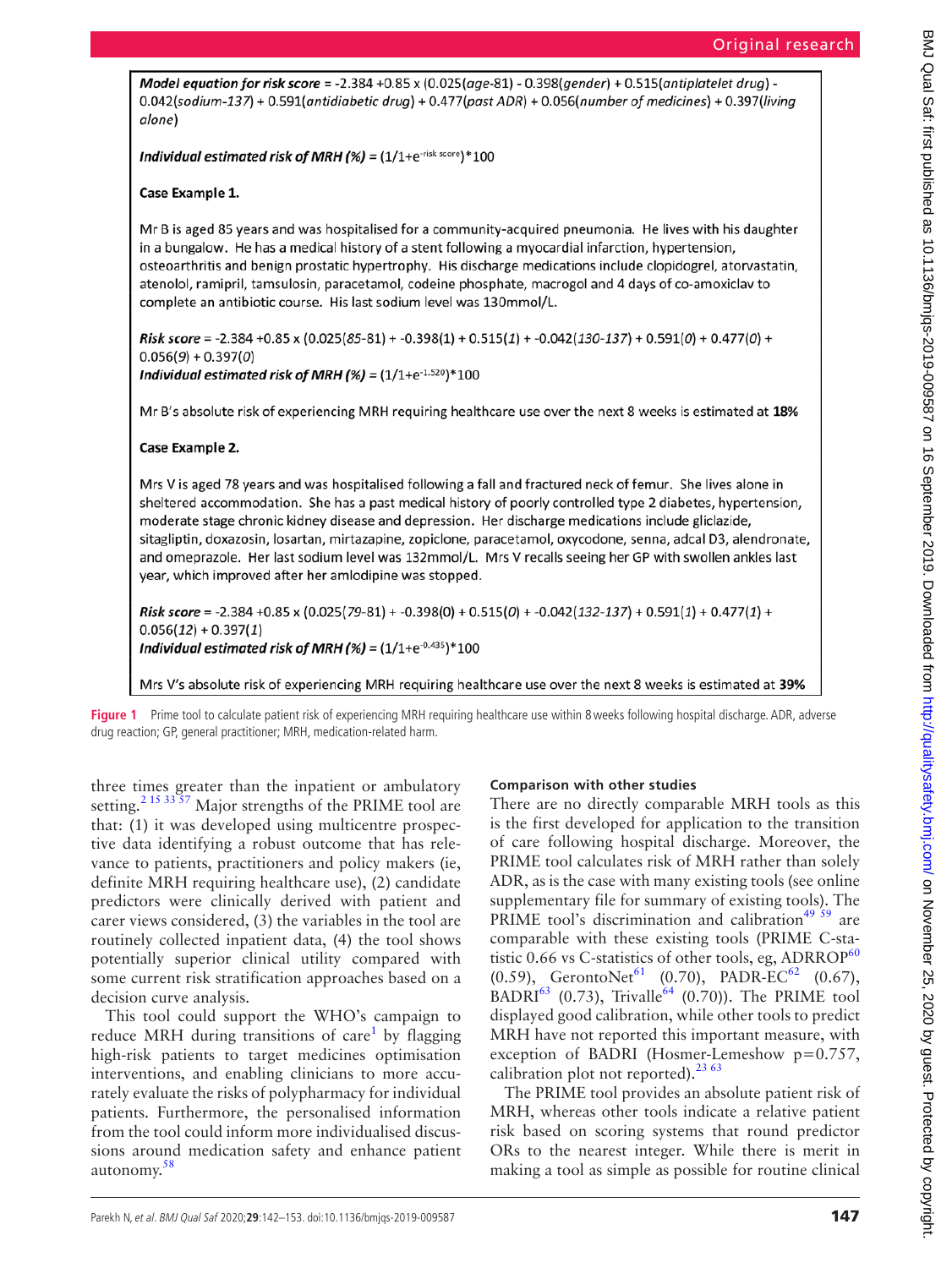

<span id="page-6-0"></span>Figure 2 Prime prediction tool compared with number of medicines alone to discriminate patient risk of medication harm. ROC, receiver operating characteristic.



<span id="page-6-1"></span>Figure 3 Decision curve comparing the net benefit of alternative models for clinical decision making.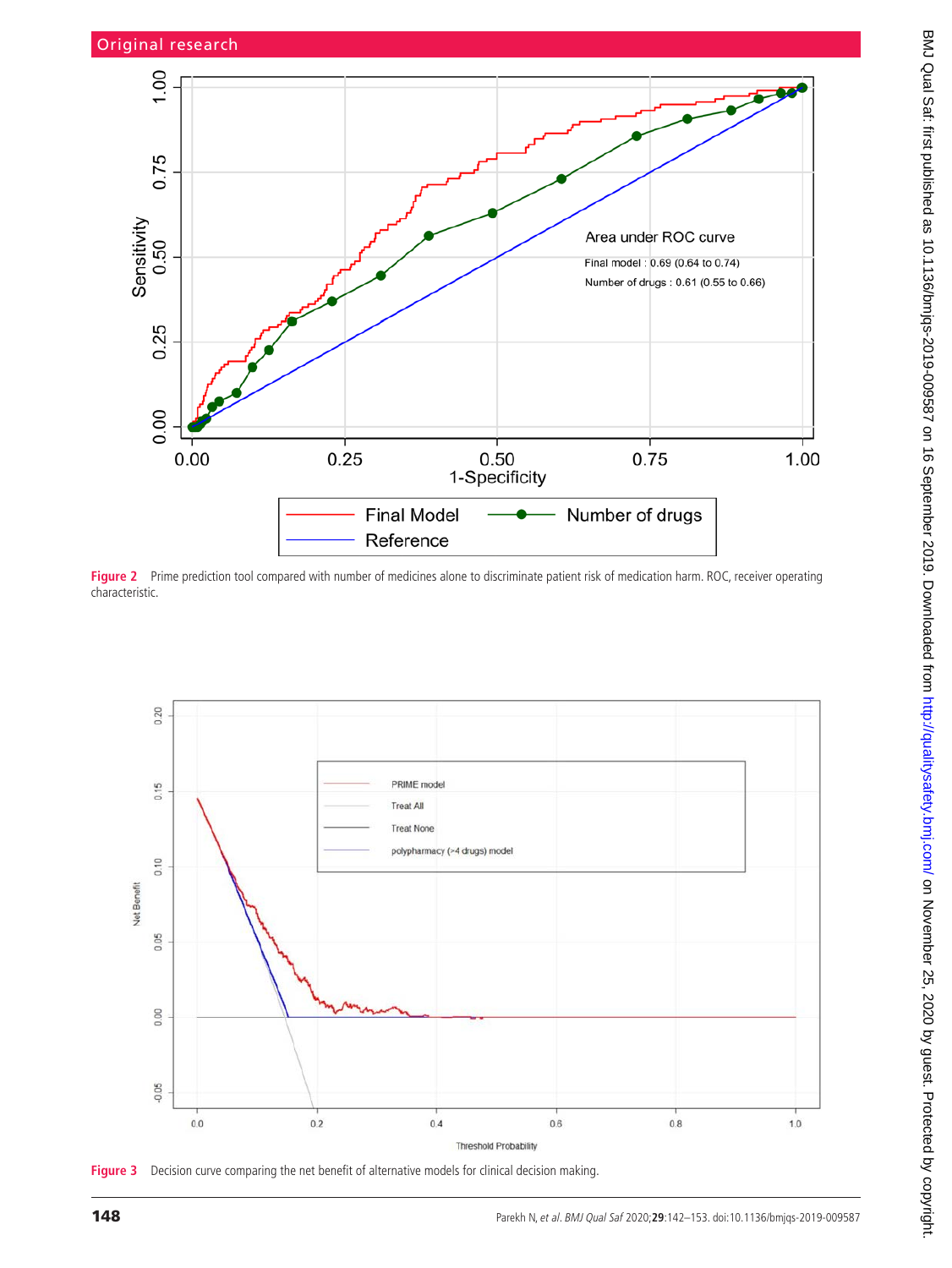use, it can lead to imprecision of calculating patient risk. Given the widespread use of electronic patient records in the hospital setting, there is no longer a need to compromise the precision of risk calculation to facilitate manual calculations.

The decision curve analysis shows that the PRIME tool offers a higher net benefit compared with existing strategies to target individuals at increased risk of MRH. For instance, the MedSafer $17$  randomised controlled deprescribing trial includes older patients using more than four regular medicines to determine if a deprescribing intervention reduces adverse drug events 30 days postdischarge. The PRIME tool could offer an improved approach to targeting higher risk individuals for such interventions.

### **Predictors in the model**

The PRIME tool includes a combination of demographic (age, female gender), medication-specific (number of medicines, antiplatelet drug, antidiabetic drug, past ADR), biochemical (sodium level) and social predictors (living alone). This comprehensive set of patient information reflects the complexity of predicting MRH and healthcare use.<sup>65</sup> We anticipated the tool to hold a high degree of face validity among both clinicians and patients given that the selection of candidate variables was informed by both. Most of the variables in the tool have been previously demonstrated to be associated with MRH and/or unplanned healthcare utilisation in older adults.<sup>2 61 63 66-70</sup> Few studies have investigated living alone as a risk factor for MRH.[69](#page-10-8) Our study substantiates self-reported evidence of adverse outcomes in older adults living alone following hospital discharge.<sup>[71](#page-10-9)</sup> The informal support from co-habiting family could facilitate medicine adherence and promote early recognition and management of MRH.

Our study extends the pool of evidence for poor outcomes associated with low sodium levels, including the postdischarge setting.<sup>[66 72–74](#page-10-10)</sup> Even mild hyponatraemia is associated with attention deficits, postural instability and falls.<sup>73</sup> This might contribute to patients being less receptive to medicines information around discharge, and less able to tolerate common ADRs such as dizziness without serious consequences.

Over time, patterns of prescribing will change and ongoing updates and validation of the tool is recommended, $\frac{75}{12}$  $\frac{75}{12}$  $\frac{75}{12}$  as has been the case for other tools.<sup>22</sup> This might include investigating the impact of adding new prognostic factors, such as frailty<sup>76</sup> and genetic variants.<sup>7</sup>

### **Implications for practitioners and policy makers**

The PRIME tool is unique in providing practitioners with a patient's absolute risk of MRH following hospital discharge, and policy makers with a tool

that identifies those that will consume healthcare resources as a consequence. While the tool has been developed to support a safer hospital discharge by better safeguarding patients at high risk of MRH, the variables in the PRIME tool are routinely available and its usefulness could be evaluated in primary care settings.

The absence thus far of an evidence-based mechanism to risk stratify patients could have contributed to the limited effectiveness of previously tested interventions to reduce MRH, in spite of strong face validity.<sup>1778-81</sup> The PRIME tool could improve the efficiency and effectiveness of interventions to reduce MRH postdischarge. $82$  The integration of the tool into electronic discharge systems could automate the risk calculation and be made available to GPs on discharge summaries. Furthermore, the visibility of patient MRH risk to doctors compiling discharge summaries may stimulate wider positive changes in prescribing practices. For instance, it might prompt an additional check of the accuracy of the prescribed discharge medications given that a high proportion of discharge summaries convey inaccurate information of prescribed medicines. The availability of MRH risk information to GPs could stimulate stronger consideration of whether new patient symptoms are due to disease or MRH. With the advent of Primary Care Networks in the NHS, through which a major focus is prescribing and medicines safety, there is an opportunity to use the PRIME tool to prioritise the action of 7500 new clinical pharmacists being introduced into general practice under NHS England's £100million medicines optimisation programme.<sup>[83](#page-10-16)</sup>

The use of probabilities is an important part of conveying health risk to patients in a comprehensible manner.<sup>84 85</sup> Patients would co-own data on their risk of MRH at discharge, which might enhance their awareness that symptoms occurring in the initial weeks postdischarge might be due to MRH rather than the symptom of a new disease. Furthermore, the PRIME tool should aid better informed discussions between patients and doctors with regard to reducing polypharmacy, thus breaking down some barriers to deprescribing.<sup>[86](#page-10-18)</sup> Clinicians and patients tend to overestimate the benefits of treatments and underestimate the harms.[87 88](#page-10-19) Patients having individualised risk information could help to rebalance this skewed risk perception.

### **Limitations**

There are several limitations of this work to be considered. Research pharmacists identifying MRH were not blinded to the study aim, potentially introducing bias. In cases of MRH leading to hospital re-admission, consultants independent of the study assigned causality to the event alongside the research pharmacist, thereby reducing the impact of potential bias.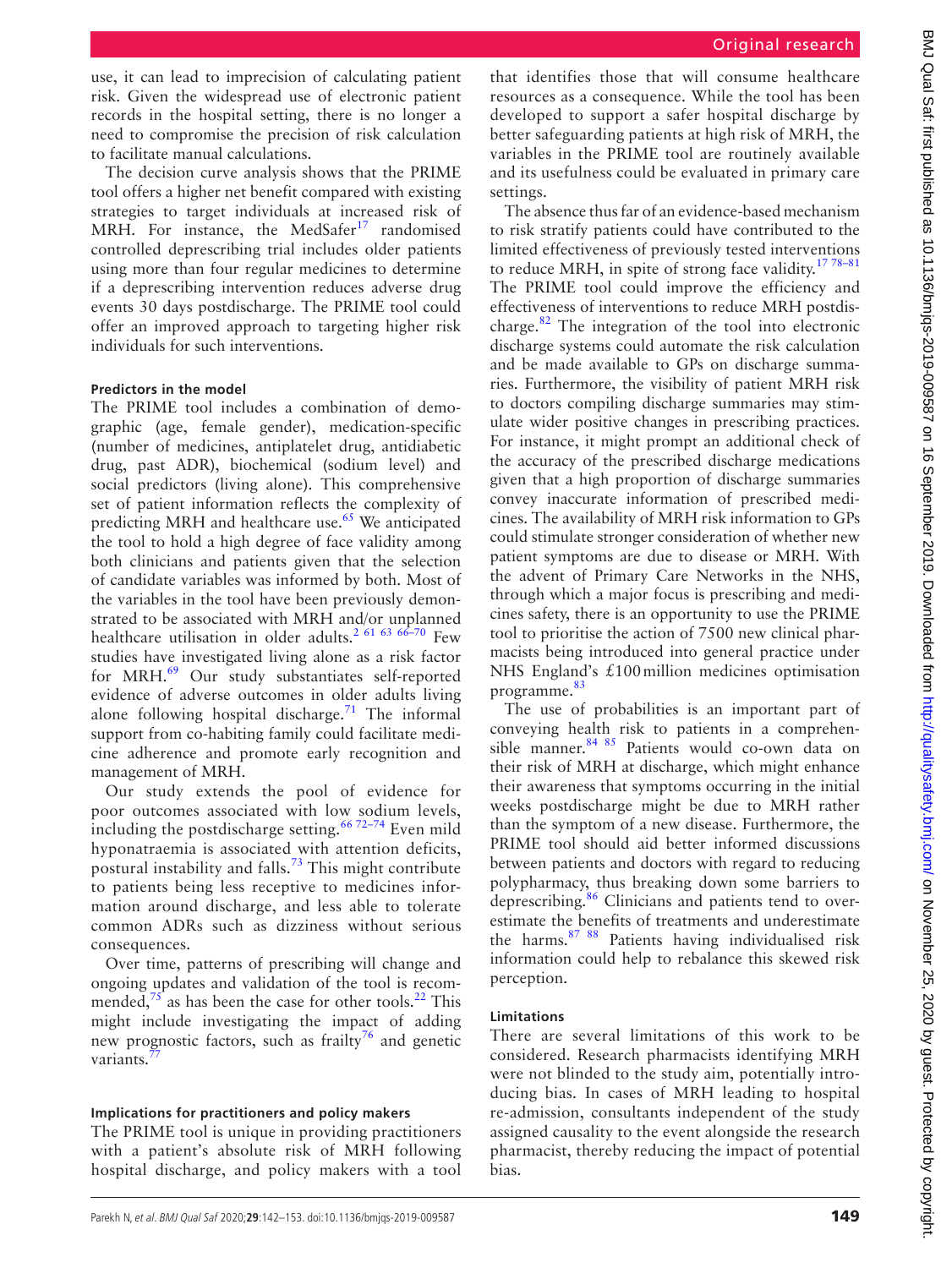## Original research

The PRIME tool was developed excluding patients with 'possible' and 'probable' MRH in order to strengthen the reliability of the model to detect true MRH cases in real-world clinical practice. This hypothesis needs to be tested in an external validation phase. Although bootstrap is an optimal method for internally validating a prognostic tool, it is not a replacement for the necessary external validation phase prior to implementation. The usability of the tool, once implemented into an electronic system, will also require investigation. Nonetheless, the large cohort investigated in this study using a multicentre, prospective design, in conjunction with a robust approach to MRH verification, and adjustment for model optimism, lends the PRIME tool to favourable re-testing.

Although the PRIME tool's C-statistic is not dissimilar to other tools for predicting complex outcomes, for example, stroke, $89$  certain cancers,  $90$ and hospital readmission,  $91\frac{92}{1}$  the implications of false positives and false negatives should be considered. While a false positive may result in increased medication scrutiny, the information on risk has potential to cause unnecessary concern to patients and clinicians. Additionally, any intervention will use clinical resource that might have been better placed elsewhere in the healthcare system. False negatives meanwhile limit the tool's clinical utility to reduce MRH and avoidable healthcare use.

#### **Conclusions**

The PRIME tool identifies older patients at high risk of MRH requiring healthcare use following hospital discharge. This could support efforts to target medicines optimisation to reduce MRH and healthcare use. The tool should now be evaluated in new settings.

**Contributors** CR, RS, JH, GD, JMS, KA and TvdC conceived of the PRIME study. KA, JH, GD and CR were co-applicants for the study grant. NP, CR, GD, JMS and KA designed this study. Data analysis was performed by NP, KA, GD and CR and statistical expertise was provided by WB and SN. All authors were involved in preparing the manuscript. All authors reviewed and approved the final manuscript.

**Funding** This research was funded by the National Institute for Health Research (PB-PG-0711-25094).

**Competing interests** None declared.

**Patient consent for publication** Not required.

**Ethics approval** This research was approved by the National Research Ethics Service, East of England (REC Reference 13/ EE/0075).

**Provenance and peer review** Not commissioned; externally peer reviewed.

**Data availability statement** All data relevant to the study are included in the article or uploaded as supplementary information.

**Open access** This is an open access article distributed in accordance with the Creative Commons Attribution Non Commercial (CC BY-NC 4.0) license, which permits others to distribute, remix, adapt, build upon this work non-

commercially, and license their derivative works on different terms, provided the original work is properly cited, appropriate credit is given, any changes made indicated, and the use is noncommercial. See: [http://creativecommons.org/licenses/by-nc/4.](http://creativecommons.org/licenses/by-nc/4.0/)  $0/$ .

#### **ORCID iD**

Nikesh Parekh <http://orcid.org/0000-0002-9988-3717>

#### **References**

- <span id="page-8-0"></span>1 Donaldson LJ, Kelley ET, Dhingra-Kumar N, *et al*. Medication without harm: who's third global patient safety challenge. *[Lancet](http://dx.doi.org/10.1016/S0140-6736(17)31047-4)* 2017;389:1680–1.
- <span id="page-8-1"></span>2 Parekh N, Ali K, Page A, *et al*. Incidence of medication-related harm in older adults after hospital discharge: a systematic review. *[J Am Geriatr Soc](http://dx.doi.org/10.1111/jgs.15419)* 2018;66:1812–22.
- <span id="page-8-2"></span>3 World Health Organization. *Medication safety in transitions of care*. Geneva, 2019.
- <span id="page-8-3"></span>4 Davies EA, O'Mahony MS. Adverse drug reactions in special populations - the elderly. *[Br J Clin Pharmacol](http://dx.doi.org/10.1111/bcp.12596)* 2015;80:796–807.
- <span id="page-8-4"></span>5 Mangoni AA, Jackson SHD. Age-Related changes in pharmacokinetics and pharmacodynamics: basic principles and practical applications. *[Br J Clin Pharmacol](http://dx.doi.org/10.1046/j.1365-2125.2003.02007.x)* 2003;57:6–14.
- <span id="page-8-5"></span>6 Gellad WF, Grenard JL, Marcum ZA. A systematic review of barriers to medication adherence in the elderly: looking beyond cost and regimen complexity. *Am J Geriatr Pharmacother* 2011.
- <span id="page-8-6"></span>7 Knight DA, Thompson D, Mathie E, *et al*. 'Seamless care? just a list would have helped!' older people and their carer's experiences of support with medication on discharge home from hospital. *[Health Expect](http://dx.doi.org/10.1111/j.1369-7625.2011.00714.x)* 2013;16:277–91.
- 8 Mistiaen P, Duijnhouwer E, Wijkel D, *et al*. The problems of elderly people at home one week after discharge from an acute care setting. *[J Adv Nurs](http://dx.doi.org/10.1046/j.1365-2648.1997.19970251233.x)* 1997;25:1233–40.
- 9 Mohammed MA, Moles RJ, Chen TF. Medication-related burden and patients' lived experience with medicine: a systematic review and metasynthesis of qualitative studies. *[BMJ](http://dx.doi.org/10.1136/bmjopen-2015-010035)  [Open](http://dx.doi.org/10.1136/bmjopen-2015-010035)* 2016;6:e010035.
- <span id="page-8-7"></span>10 Krumholz HM. Post-Hospital syndrome — an acquired, transient condition of generalized risk. *[N Engl J Med](http://dx.doi.org/10.1056/NEJMp1212324)* 2013;368:100–2.
- <span id="page-8-8"></span>11 Cornu P, Steurbaut S, Leysen T, *et al*. Effect of medication reconciliation at hospital admission on medication discrepancies during hospitalization and at discharge. *Int J Clin Pharm* 2012;34:213–4.
- <span id="page-8-9"></span>12 Ensing HT, Koster ES, van Berkel PI, *et al*. Problems with continuity of care identified by community pharmacists postdischarge. *[J Clin Pharm Ther](http://dx.doi.org/10.1111/jcpt.12488)* 2017;42:170–7.
- <span id="page-8-10"></span>13 Kattel S, Manning DM, Erwin PJ, *et al*. Information transfer at hospital discharge. *J Patient Saf* 2016;1.
- 14 Cornu P, Steurbaut S, Leysen T, *et al*. Discrepancies in medication information for the primary care physician and the geriatric patient at discharge. *[Ann Pharmacother](http://dx.doi.org/10.1345/aph.1R022)* 2012;46:983–91.
- <span id="page-8-11"></span>15 Parekh N, Ali K, Stevenson JM, *et al*. Incidence and cost of medication harm in older adults following hospital discharge: a multicentre prospective study in the UK. *[Br J Clin Pharmacol](http://dx.doi.org/10.1111/bcp.13613)* 2018;84:1789–97.
- <span id="page-8-12"></span>16 Vasilevskis EE, Shah AS, Hollingsworth EK, *et al*. A patientcentered deprescribing intervention for hospitalized older patients with polypharmacy: rationale and design of the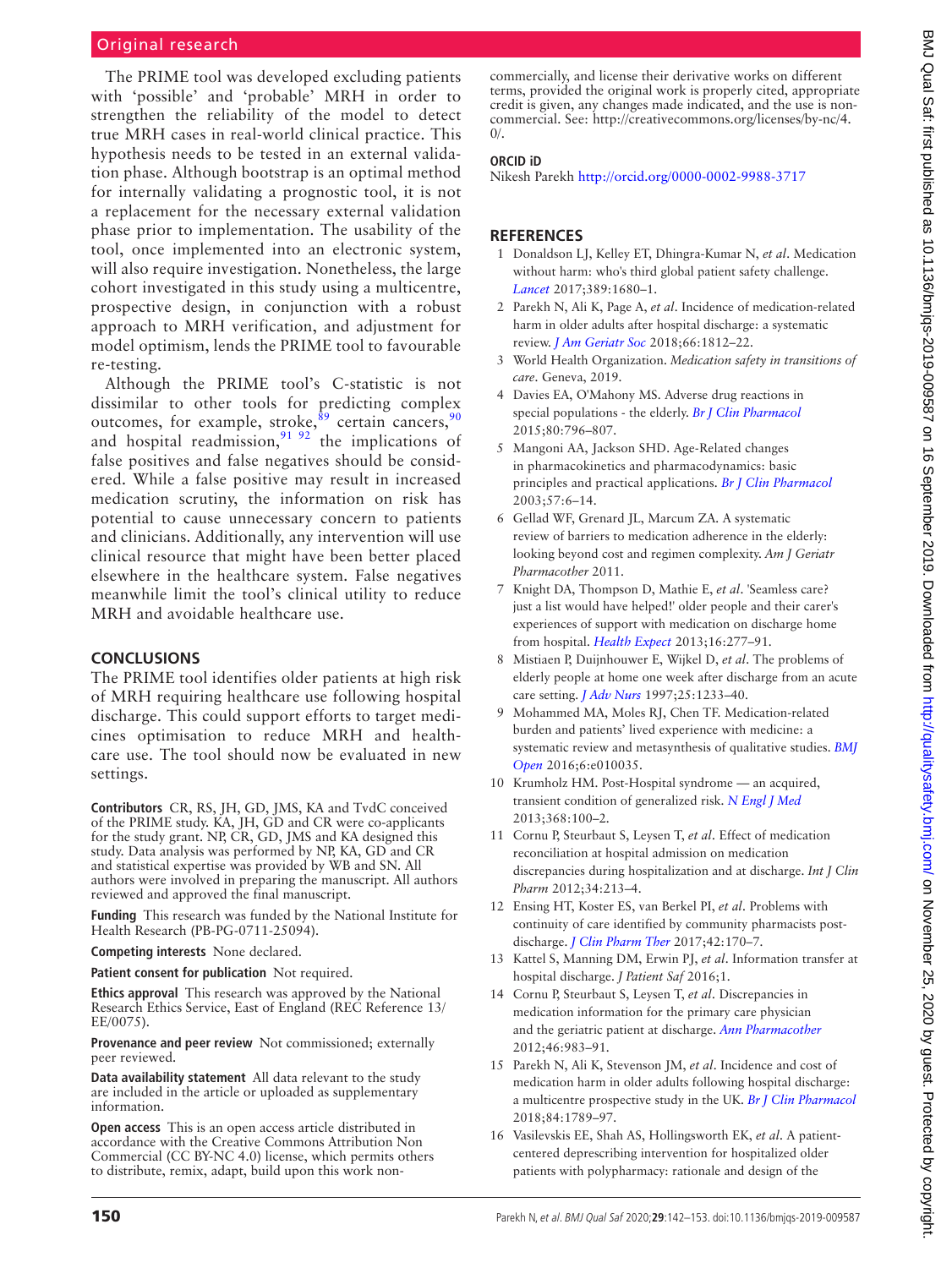Shed-MEDS randomized controlled trial. *[BMC Health Serv Res](http://dx.doi.org/10.1186/s12913-019-3995-3)* 2019;19:165.

- <span id="page-9-27"></span>17 McDonald EG, Wu PE, Rashidi B, *et al*. The MedSafer study: a controlled trial of an electronic decision support tool for deprescribing in acute care. *[J Am Geriatr Soc](http://dx.doi.org/10.1111/jgs.16040)* 2019;170.
- <span id="page-9-0"></span>18 Schnipper JL, Mixon A, Stein J, *et al*. Effects of a multifaceted medication reconciliation quality improvement intervention on patient safety: final results of the Marquis study. *[BMJ Qual Saf](http://dx.doi.org/10.1136/bmjqs-2018-008233)* 2018;27:954–64.
- <span id="page-9-1"></span>19 England NHS. *Next steps for risk stratification in the*. London: NHS, 2015.
- 20 Kivlahan C, Webster AM, Health AV, *et al*. *High-Risk-Patient identification: strategies for success*, 2016.
- <span id="page-9-2"></span>21 Bitton A, Gaziano T. The Framingham heart study's impact on global risk assessment. *[Prog Cardiovasc Dis](http://dx.doi.org/10.1016/j.pcad.2010.04.001)* 2010;53:68–78.
- <span id="page-9-3"></span>22 Hippisley-Cox J, Coupland C, Brindle P. Development and validation of QRISK3 risk prediction algorithms to estimate future risk of cardiovascular disease: prospective cohort study. *[BMJ](http://dx.doi.org/10.1136/bmj.j2099)* 2017;357.
- <span id="page-9-4"></span>23 Stevenson M, Williams L, Burnham G, *et al*. Predicting adverse drug reactions in older adults; a systematic review of the risk prediction models. *Clin Interv Aging* 2014;9.
- <span id="page-9-5"></span>24 Parekh N, Stevenson JM, Schiff R, *et al*. Can doctors identify older patients at risk of medication harm following hospital discharge? A multicentre prospective study in the UK. *[Br J Clin](http://dx.doi.org/10.1111/bcp.13690)  [Pharmacol](http://dx.doi.org/10.1111/bcp.13690)* 2018;84:2344–51.
- <span id="page-9-6"></span>25 Mangin D, Bahat G, Golomb BA, *et al*. International Group for Reducing Inappropriate Medication Use & Polypharmacy (IGRIMUP): Position Statement and 10 Recommendations for Action. *Drugs Aging* 2018:1–13.
- <span id="page-9-7"></span>26 Stevenson J, Parekh N, Ali K, *et al*. Protocol for a prospective (P) study to develop a model to stratify the risk (RI) of medication (M) related harm in hospitalized elderly (E) patients in the UK (the prime study). *[BMC Geriatr](http://dx.doi.org/10.1186/s12877-016-0191-8)* 2016;16.
- <span id="page-9-8"></span>27 Collins GS, Reitsma JB, Altman DG, *et al*. Transparent reporting of a multivariable prediction model for individual prognosis or diagnosis (TRIPOD): the TRIPOD statement. *Ann Intern Med* 2015;162.
- <span id="page-9-9"></span>28 Strand LM, Morley PC, Cipolle RJ, *et al*. Drug-Related problems: their structure and function. *[DICP](http://dx.doi.org/10.1177/106002809002401114)* 1990;24:1093–7.
- <span id="page-9-10"></span>29 Dormann H, Neubert A, Criegee-Rieck M, *et al*. Readmissions and adverse drug reactions in internal medicine: the economic impact. *[J Intern Med](http://dx.doi.org/10.1111/j.1365-2796.2004.01326.x)* 2004;255:653–63.
- 30 Kellaway GS, McCrae E. Intensive monitoring for adverse drug effects in patients discharged from acute medical wards. *N Z Med J* 1973;78:525–8.
- 31 Kanaan AO, Donovan JL, Duchin NP, *et al*. Adverse drug events after hospital discharge in older adults: types, severity, and involvement of beers criteria medications. *[J Am Geriatr](http://dx.doi.org/10.1111/jgs.12504)  [Soc](http://dx.doi.org/10.1111/jgs.12504)* 2013;61:1894–9.
- <span id="page-9-11"></span>32 Tangiisuran B, Davies JG, Wright JE, *et al*. Adverse drug reactions in a population of hospitalized very elderly patients. *[Drugs Aging](http://dx.doi.org/10.2165/11632630-000000000-00000)* 2012;29:669.
- 33 Hakkarainen KM, Gyllensten H, Jönsson AK, *et al*. Prevalence, nature and potential preventability of adverse drug events - a population-based medical record study of 4970 adults. *[Br J](http://dx.doi.org/10.1111/bcp.12314)  [Clin Pharmacol](http://dx.doi.org/10.1111/bcp.12314)* 2014;78:170–83.
- 34 Hanlon JT, Pieper CF, Hajjar ER, *et al*. Incidence and predictors of all and preventable adverse drug reactions in frail elderly persons after hospital stay. *[J Gerontol A Biol Sci Med](http://dx.doi.org/10.1093/gerona/61.5.511)*
- <span id="page-9-12"></span>35 Naranjo CA, Busto U, Sellers EM, *et al*. A method for estimating the probability of adverse drug reactions. *[Clin](http://dx.doi.org/10.1038/clpt.1981.154)  [Pharmacol Ther](http://dx.doi.org/10.1038/clpt.1981.154)* 1981;30:239–45.
- <span id="page-9-13"></span>36 Morisky DE, Green LW, Levine DM. Concurrent and predictive validity of a self-reported measure of medication adherence. *[Med Care](http://dx.doi.org/10.1097/00005650-198601000-00007)* 1986;24:67–74.
- <span id="page-9-14"></span>37 Parekh N, Gahagan B, Ward L, *et al*. ' *They must help if the doctor gives them to you'* : a qualitative study of the older person's lived experience of medication-related problems. *[Age](http://dx.doi.org/10.1093/ageing/afy142)  [Ageing](http://dx.doi.org/10.1093/ageing/afy142)* 2019;48:147–51.
- <span id="page-9-16"></span>38 Peduzzi P, Concato J, Kemper E, *et al*. A simulation study of the number of events per variable in logistic regression analysis. *[J Clin Epidemiol](http://dx.doi.org/10.1016/S0895-4356(96)00236-3)* 1996;49:1373–9.
- <span id="page-9-15"></span>39 Steyerberg EW, Eijkemans MJC, Harrell FE, *et al*. Prognostic modeling with logistic regression analysis. *Med Decis Mak* 2001;21:45–56.
- 40 Falconer N, Barras M, Cottrell N. Systematic review of predictive risk models for adverse drug events in hospitalized patients. *[Br J Clin Pharmacol](http://dx.doi.org/10.1111/bcp.13514)* 2018;84:846–64.
- <span id="page-9-17"></span>41 van Smeden M, de Groot JAH, Moons KGM, *et al*. No rationale for 1 variable per 10 events criterion for binary logistic regression analysis. *[BMC Med Res Methodol](http://dx.doi.org/10.1186/s12874-016-0267-3)* 2016;16:163.
- 42 Vittinghoff E, McCulloch CE. Relaxing the rule of ten events per variable in logistic and COX regression. *[Am J Epidemiol](http://dx.doi.org/10.1093/aje/kwk052)* 2007;165:710–8.
- <span id="page-9-18"></span>43 Carley S, Dosman S, Jones SR, *et al*. Simple nomograms to calculate sample size in diagnostic studies. *Emerg Med J* 2005;22:180–1.
- <span id="page-9-19"></span>44 Buderer NMF, methodology: S I. Statistical methodology: I. incorporating the prevalence of disease into the sample size calculation for sensitivity and specificity. *[Acad Emerg Med](http://dx.doi.org/10.1111/j.1553-2712.1996.tb03538.x)* 1996;3:895–900.
- <span id="page-9-20"></span>45 White IR, Royston P, Wood AM. Multiple imputation using chained equations: issues and guidance for practice. *[Stat Med](http://dx.doi.org/10.1002/sim.4067)* 2011;30:377–99.
- <span id="page-9-21"></span>46 Royston P, Moons KGM, Altman DG, *et al*. Prognosis and prognostic research: developing a prognostic model. *[BMJ](http://dx.doi.org/10.1136/bmj.b604)* 2009;338:b604.
- <span id="page-9-22"></span>47 Schmueli G. To explain or to predict? *Stat Sci* 2010;24:289–310.
- <span id="page-9-23"></span>48 Vatcheva KP, Lee M, Mccormick JB, *et al*. Multicollinearity in regression analyses conducted in epidemiologic studies HHS public access 2016.
- <span id="page-9-24"></span>49 Alba AC, Agoritsas T, Walsh M, *et al*. Discrimination and calibration of clinical prediction models. *JAMA* 2017;318.
- <span id="page-9-25"></span>50 Pavlou M, Ambler G, Seaman SR, *et al*. How to develop a more accurate risk prediction model when there are few events. *[BMJ](http://dx.doi.org/10.1136/bmj.h3868)* 2015;351.
- 51 Austin PC, Tu JV. Bootstrap methods for developing predictive models. *[Am Stat](http://dx.doi.org/10.1198/0003130043277)* 2004;58:7–137.
- 52 Smith GCS, Seaman SR, Wood AM, *et al*. Correcting for optimistic prediction in small data sets. *[Am J Epidemiol](http://dx.doi.org/10.1093/aje/kwu140)* 2014;180:318–24.
- 53 Steyerberg EW, Harrell FE, Borsboom GJ, *et al*. Internal validation of predictive models: efficiency of some procedures for logistic regression analysis. *J Clin Epidemiol* 2001;54:774–81.
- <span id="page-9-26"></span>54 Vickers AJ, Van Calster B, Steyerberg EW. Net benefit approaches to the evaluation of prediction models, molecular markers, and diagnostic tests. *[BMJ](http://dx.doi.org/10.1136/bmj.i6)* 2016;352.

BMJ Qual Saf: first published as 10.1136/bmjqs-2019-009587 on 16 September 2019. Downloaded from http://qualitysafety.bmj.com/ on November 25, 2020 by guest. Protected by copyright BMJ Qual Sat: first published as 10.1136/bmjqs-2019-009587 on 16 September 2019. Downloaded from mitryiqualitysafety.bmj.com/ on November 25, 2020 by guest. Protected by copyright.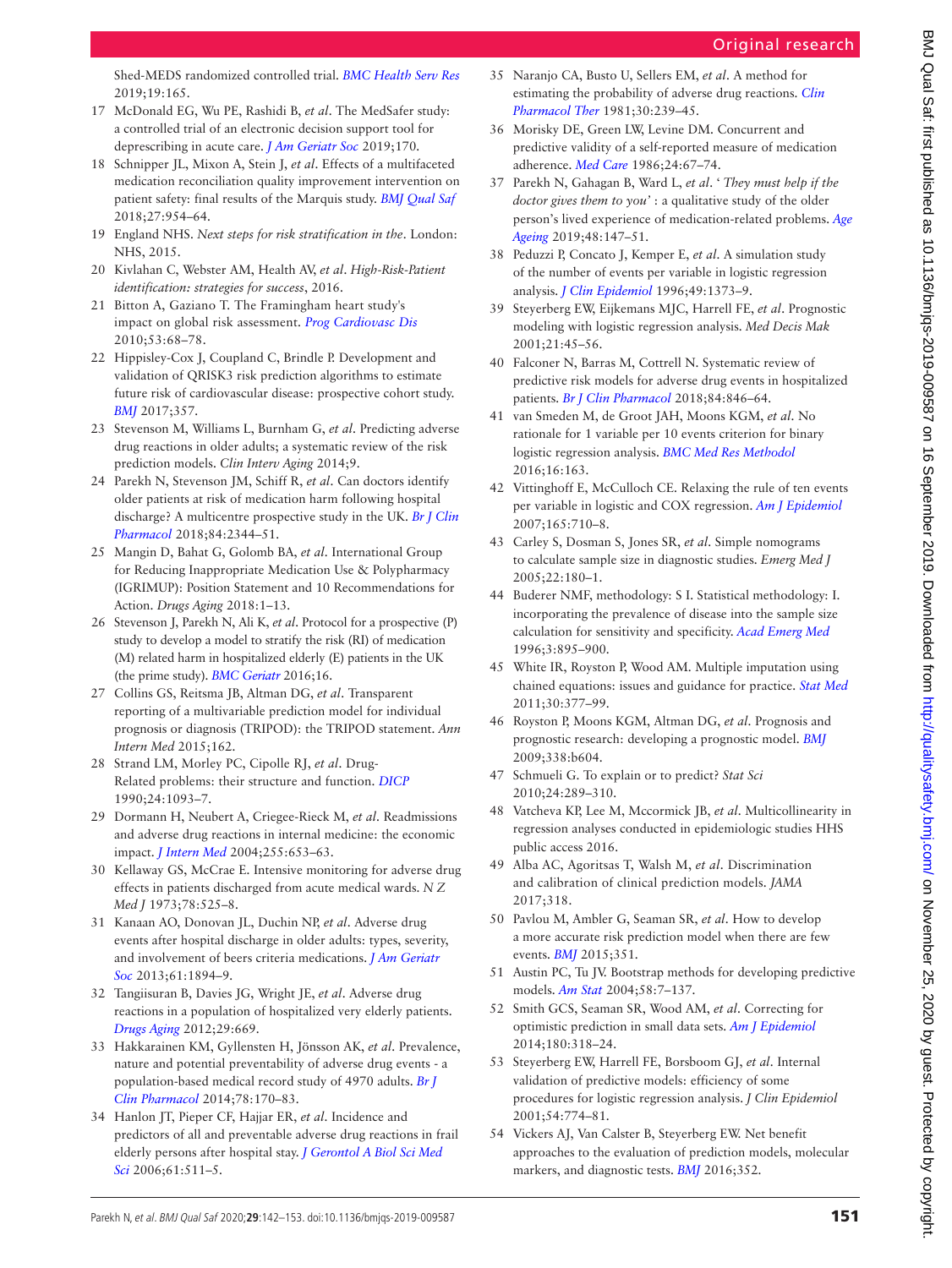# Original research

- 55 Van Calster B, Wynants L, Verbeek JFM, *et al*. Reporting and interpreting decision curve analysis: a guide for Investigators. *[Eur Urol](http://dx.doi.org/10.1016/j.eururo.2018.08.038)* 2018;74:796–804.
- <span id="page-10-0"></span>56 Austin PC, Steyerberg EW, variable Eper. Events per variable (EPV) and the relative performance of different strategies for estimating the out-of-sample validity of logistic regression models. *[Stat Methods Med Res](http://dx.doi.org/10.1177/0962280214558972)* 2017;26:796–808.
- 57 Alhawassi M, Krass I, Bajorek V, *et al*. A systematic review of the prevalence and risk factors for adverse drug reactions in the elderly in the acute care setting. *Clin Interv Aging* 2079;2014.
- <span id="page-10-1"></span>58 Edwards A, Elwyn G. Understanding risk and lessons for clinical risk communication about treatment preferences. *[Qual](http://dx.doi.org/10.1136/qhc.0100009)  [Saf Heal Care](http://dx.doi.org/10.1136/qhc.0100009)* 2001;10(Supplement 1):i9–13.
- 59 Steyerberg EW, Vickers AJ, Cook NR, *et al*. Assessing the performance of prediction models. *[Epidemiology](http://dx.doi.org/10.1097/EDE.0b013e3181c30fb2)* 2010;21:128–38.
- <span id="page-10-2"></span>60 O'Mahony D, O'Connor MN, Eustace J, *et al*. The adverse drug reaction risk in older persons (ADRROP) prediction scale: derivation and prospective validation of an ADR risk assessment tool in older multi-morbid patients. *Eur Geriatr Med* 2018:1–9.
- <span id="page-10-3"></span>61 Onder G, Petrovic M, Tangiisuran B, *et al*. Development and validation of a score to assess risk of adverse drug reactions among in-hospital patients 65 years or older. *[Arch Intern Med](http://dx.doi.org/10.1001/archinternmed.2010.153)* 2010;170.
- <span id="page-10-4"></span>62 Parameswaran Nair N, Chalmers L, Connolly M, *et al*. Prediction of hospitalization due to adverse drug reactions in elderly community-dwelling patients (the PADR-EC score). *[PLoS One](http://dx.doi.org/10.1371/journal.pone.0165757)* 2016;11:e0165757.
- <span id="page-10-5"></span>63 Tangiisuran B, Scutt G, Stevenson J, *et al*. Development and validation of a risk model for predicting adverse drug reactions in older people during hospital stay: Brighton adverse drug reactions risk (BADRI) model. *[PLoS One](http://dx.doi.org/10.1371/journal.pone.0111254)* 2014;9:e111254.
- <span id="page-10-6"></span>64 Trivalle C, Burlaud A, Ducimetière P. Risk factors for adverse drug events in hospitalized elderly patients: a geriatric score. *Eur Geriatr Med* 2011;2:284–9.
- <span id="page-10-7"></span>65 Kaufmann CP, Stämpfli D, Hersberger KE, *et al*. Determination of risk factors for drug-related problems: a multidisciplinary triangulation process. *BMJ Open* 2015;5:e006376.
- <span id="page-10-10"></span>66 Donzé J, Aujesky D, Williams D, *et al*. Potentially avoidable 30-day Hospital readmissions in medical patients. *JAMA Intern Med* 2013;173.
- 67 Howard RL, Avery AJ, Slavenburg S, *et al*. Which drugs cause preventable admissions to hospital? A systematic review. *Br J Clin Pharmacol* 2007;63:136–47.
- 68 Budnitz D, Lovegrove MC, Shehab N, *et al*. Emergency hospitalizations for adverse drug events in older Americans. *N Engl J Med* 2011;365:2002–12.
- <span id="page-10-8"></span>69 Malhotra S, Karan RS, Pandhi P, *et al*. Drug related medical emergencies in the elderly: role of adverse drug reactions and non-compliance. *Postgrad Med J* 2001;77.
- 70 Pimouguet C, Rizzuto D, Lagergren M, *et al*. Living alone and unplanned hospitalizations among older adults: a populationbased longitudinal study. *Eur J Public Health* 2016;27:ckw150.
- <span id="page-10-9"></span>71 Bragstad LK, Kirkevold M, Hofoss D, *et al*. Factors predicting a successful post-discharge outcome for individuals aged 80 years and over. *[Int J Integr Care](http://dx.doi.org/10.5334/ijic.691)* 2012;12.
- 72 Wald R*et al*. Impact of hospital-associated hyponatremia on selected outcomes. *[Arch Intern Med](http://dx.doi.org/10.1001/archinternmed.2009.513)* 2010;170:294.
- <span id="page-10-11"></span>73 Renneboog B, Musch W, Vandemergel X, *et al*. Mild chronic hyponatremia is associated with falls, unsteadiness, and attention deficits. *Am J Med* 2006;119:71.e1–71.e8.
- 74 Soiza R, Cumming K, Clarke J, *et al*. Hyponatremia: special considerations in older patients. *[JCM](http://dx.doi.org/10.3390/jcm3030944)* 2014;3:944–58.
- <span id="page-10-12"></span>75 Steyerberg EW, Moons KGM, van der Windt DA, *et al*. Prognosis research strategy (progress) 3: prognostic model research. *[PLoS Med](http://dx.doi.org/10.1371/journal.pmed.1001381)* 2013;10:e1001381.
- <span id="page-10-13"></span>76 Parekh N, Ali K, Stevenson JM, *et al*. Frailty predicts medication-related harm requiring healthcare: a UK multicentre prospective cohort study. *Age Ageing* 2019;48:i27–30.
- <span id="page-10-14"></span>77 Scutt G, Overall A, Bakrania P, *et al*. The Association of a Single-Nucleotide Polymorphism in the Nuclear Factor (Erythroid-Derived 2)-Like 2 Gene With Adverse Drug Reactions, Multimorbidity, and Frailty in Older People. *[J](http://dx.doi.org/10.1093/gerona/glz131)  [Gerontol Ser A](http://dx.doi.org/10.1093/gerona/glz131)* 2019;296.
- 78 Karapinar-Çarkıt F, van der Knaap R, Bouhannouch F, *et al*. Cost-Effectiveness of a transitional pharmaceutical care program for patients discharged from the hospital. *PLoS One* 2017;12:e0174513.
- 79 Thomas R, Huntley L, Mann M, *et al*. Pharmacist-Led interventions to reduce unplanned admissions for older people: a systematic review and meta-analysis of randomised controlled trials. *Age Ageing* 2014;43.
- 80 McNab D, Bowie P, Ross A, *et al*. Systematic review and meta-analysis of the effectiveness of pharmacist-led medication reconciliation in the community after hospital discharge. *[BMJ](http://dx.doi.org/10.1136/bmjqs-2017-007087)  [Qual Saf](http://dx.doi.org/10.1136/bmjqs-2017-007087)* 2018;27:308–20.
- 81 Dhalla IA, O'Brien T, Morra D, *et al*. Effect of a Postdischarge virtual ward on readmission or death for high-risk patients. *[JAMA](http://dx.doi.org/10.1001/jama.2014.11492)* 2014;312.
- <span id="page-10-15"></span>82 Lai K, Howes K, Butterworth C, *et al*. Lewisham integrated medicines optimisation service: delivering a system-wide coordinated care model to support patients in the management of medicines to retain independence in their own home. *Eur J Hosp Pharm* 2015;22:98–101.
- <span id="page-10-16"></span>83 Bush J, Langley CA, Jenkins D, *et al*. Clinical pharmacists in general practice: an initial evaluation of activity in one English primary care organisation. *Int J Pharm Pract* 2017.
- <span id="page-10-17"></span>84 Calman KC. Communication of risk: choice, consent, and trust. *[The Lancet](http://dx.doi.org/10.1016/S0140-6736(02)09421-7)* 2002;360:166–8.
- 85 Numeric LIM. Verbal, and visual formats of conveying health risks: suggested best practices and future recommendations. *Med Decis Mak* 2007;27:696–713.
- <span id="page-10-18"></span>86 Reeve E, To J, Hendrix I, *et al*. Patient barriers to and enablers of deprescribing: a systematic review. *Drugs and Aging* 2013;30:793–807.
- <span id="page-10-19"></span>87 Hoffmann TC DMC. Patients' Expectations of the Benefits and Harms of Treatments, Screening, and Tests. *JAMA Intern Med* 2015;175.
- 88 Hoffmann TC, Del Mar C. Clinicians' Expectations of the Benefits and Harms of Treatments, Screening, and Tests. *[JAMA](http://dx.doi.org/10.1001/jamainternmed.2016.8254)  [Intern Med](http://dx.doi.org/10.1001/jamainternmed.2016.8254)* 2017;177:407.
- <span id="page-10-20"></span>89 GYH L. The CHA2DS2-VASc score for stroke risk stratification in patients with atrial fibrillation: a brief history. *Eur Heart J* 2015.
- <span id="page-10-21"></span>90 Pfeiffer RM, Park Y, Kreimer AR, *et al*. Risk prediction for breast, endometrial, and ovarian cancer in white women aged 50 Y or older: derivation and validation from population-based cohort studies. *PLoS Med* 2013;10:e1001492.
- <span id="page-10-22"></span>91 van Walraven C, Dhalla IA, Bell C, *et al*. Derivation and validation of an index to predict early death or unplanned readmission after discharge from hospital to the community. *[CMAJ](http://dx.doi.org/10.1503/cmaj.091117)* 2010;182:551–7.